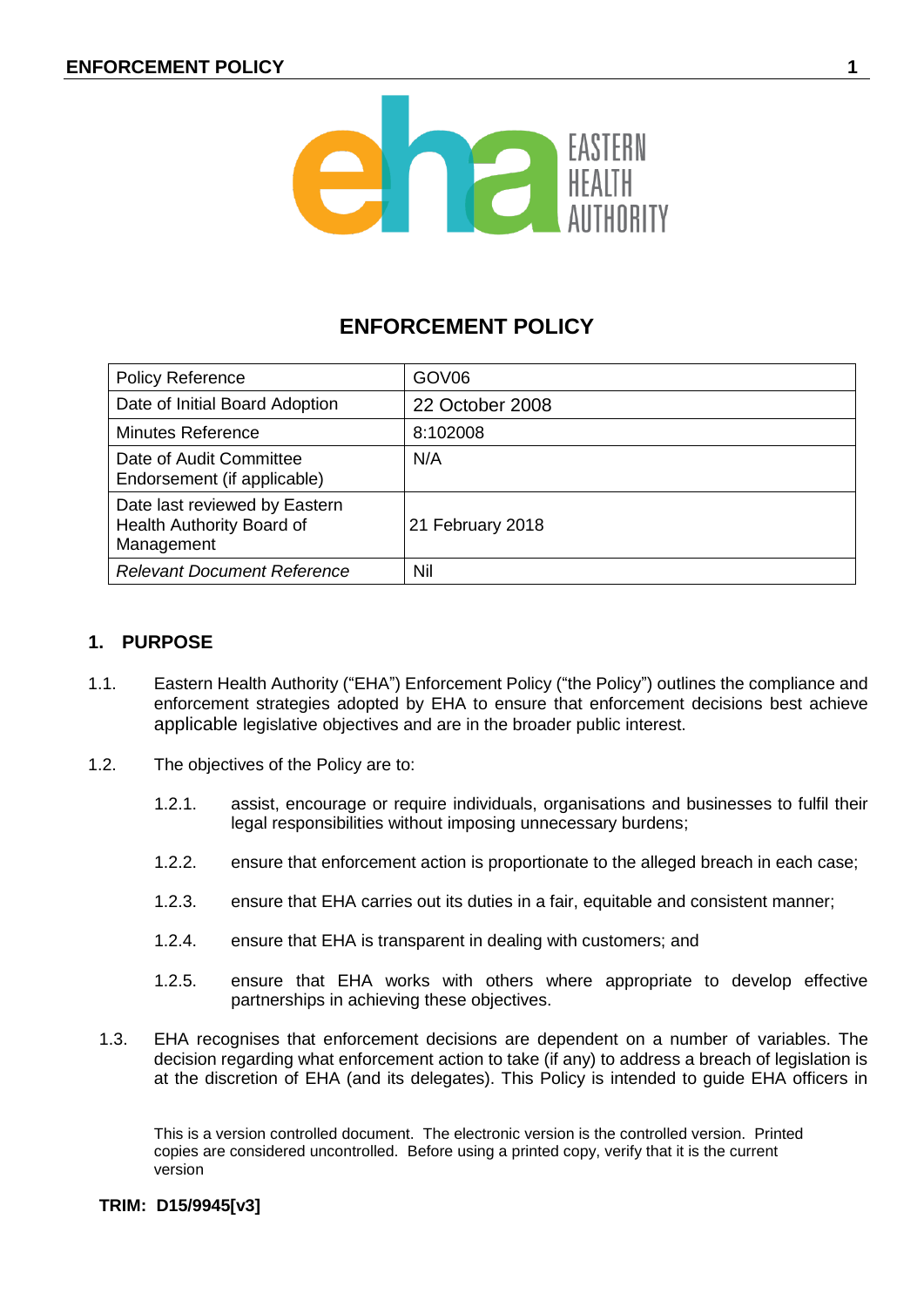making such a decision, noting that due regard must always, be had to the particular circumstances in question.

# **2. SCOPE**

- 2.1. The Policy provides guidance for pursuing compliance and enforcement strategies in relation to all legislation administered by EHA including:
	- 2.1.1. *Food Act 2001;*
	- 2.1.2. *South Australian Public Health Act 2011;*
	- 2.1.3. *Supported Residential Facilities Act 1992;*
	- 2.1.4. *Environment Protection Act 1993; and*
- 2.2. For the avoidance of doubt the Policy applies to all enforcement decisions made by EHA, including decisions by a delegate or person appointed as an authorised officer under any of the above legislation.

# **3. PRINCIPLES OF ENFORCEMENT**

EHA officers will have regard to the principles set out below in making decisions to enforce and encourage a person's compliance with his/her legislative obligations.

#### **3.1.** *Graduated Response*

- 3.1.1. Wherever possible, EHA adopts a graduated approach to enforcement. This envisages the initial use of informal (non-legislative) enforcement options such as education, verbal advice and/or written warnings. If these options do not achieve compliance, EHA may pursue more significant enforcement options such as issuing statutory notices, orders or expiation notices, and/or commencing a prosecution.
- 3.1.2. Decisions about a graduated response must be balanced against the severity of the alleged offence. In circumstances where a breach is considered serious and/or the risk to public health arising from the breach is high, a graduated response may not be appropriate. In these circumstances, EHA may take immediate and firm action against those who are responsible for the breach. For example, a food premises that is infested with cockroaches and/or vermin and continues to operate and process food for sale, may warrant the issuing of an immediate Prohibition Order under the *Food Act 2001.*

#### **3.2.** *Proportionality*

3.2.1. EHA will endeavour to ensure that action taken to address any breach of legislation is proportionate to the problem it seeks to address and considers how culpable, or responsible the offender is for the breach.

This is a version controlled document. The electronic version is the controlled version. Printed copies are considered uncontrolled. Before using a printed copy, verify that it is the current version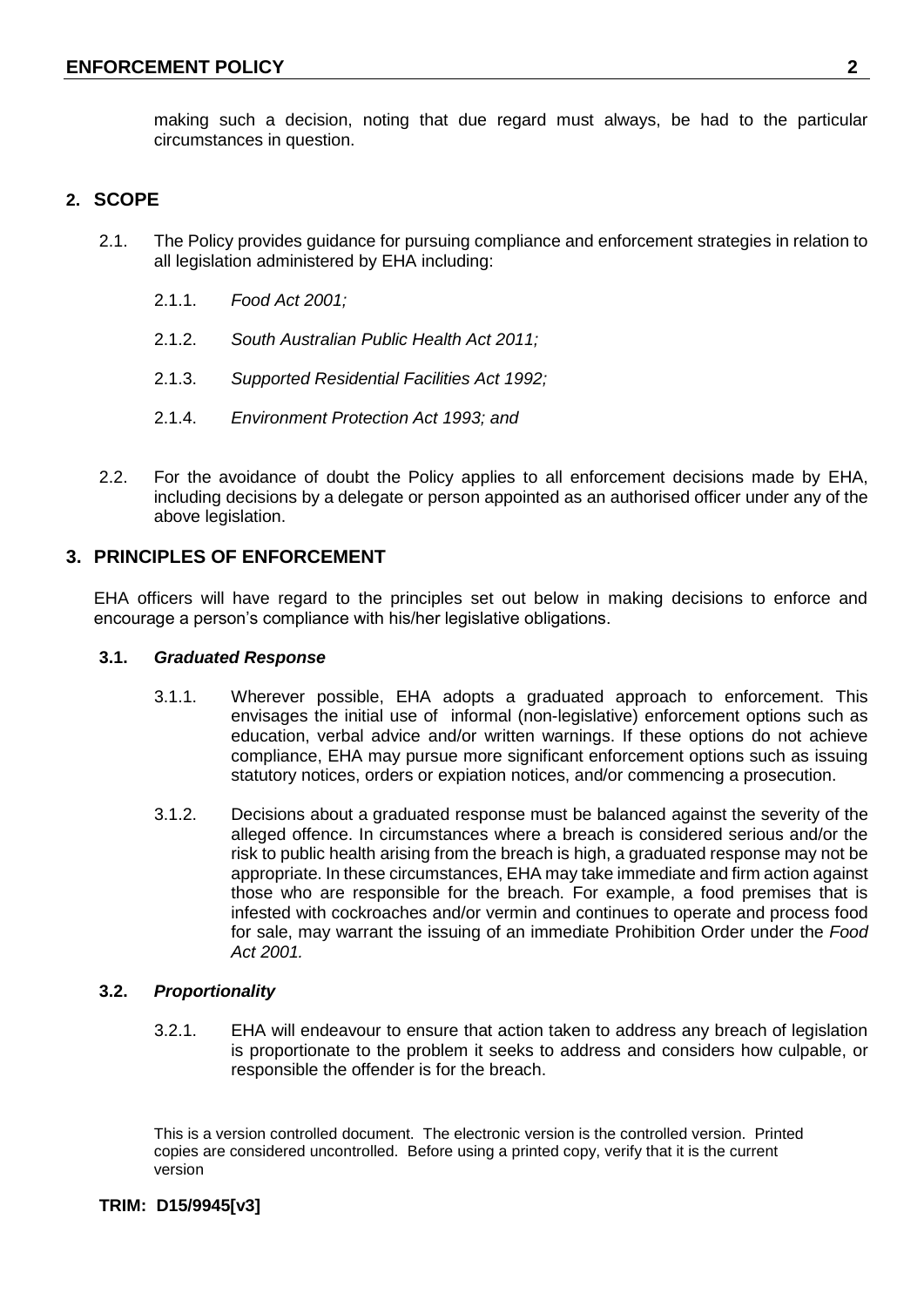- 3.2.2. In determining what action to take, regard will be had to the following factors:
	- the seriousness of the breach;
	- whether there are serious risks to public health or safety;
	- whether potential hazards are adequately controlled;
	- the measures taken to avoid the breach (if any);
	- the extent and urgency of any remedial action required (including the cost of such action);
	- as far as the law allows, the circumstances and attitude of offenders (such as compliance history and willingness to co-operate with EHA); and
	- the impact the breach has had on others.

#### **3.3.** *Consistency*

- 3.3.1. To ensure that individuals, organisations and businesses are treated fairly and equally, EHA will adopt an approach that aims to achieve a similar outcome in similar circumstances.
- 3.3.2. Decisions regarding enforcement action require use of professional judgement and discretion to assess varying circumstances. To best achieve consistency EHA will:
	- observe the Policy and follow standard operating procedures where possible (noting that circumstances may warrant departure from such procedures and this Policy for good reason);
	- ensure fair, equitable and non-discriminatory treatment of individuals; and
	- record the reasons for any deviation from the Policy and standard operating procedures.
- 3.3.3. In addition, EHA will facilitate the review of complex cases by senior management and seek advice from legal advisors, if deemed to be appropriate.

# **3.4.** *Transparency*

- 3.4.1. EHA will be open and transparent, and will assist individuals, organisations and businesses to understand what is expected of them and what they can expect from EHA. For this purpose, a copy of the Policy is available to the public on EHA website.
- 3.4.2. EHA will ensure that (where applicable) any 'best practice' advice that is offered to recipients is distinguished from the recipient's legal obligations. EHA remains open to discussing potential and actual compliance failures, before, during and after formal action has been taken.

# **3.5.** *Conflict of Interest*

Where an EHA officer has a personal association or relationship with an alleged offender or any other person involved in an investigation conducted by EHA:

- 3.5.1. an alternative person will make decisions where possible; and
- 3.5.2. the facts about any conflict / relationship will be recorded.

This is a version controlled document. The electronic version is the controlled version. Printed copies are considered uncontrolled. Before using a printed copy, verify that it is the current version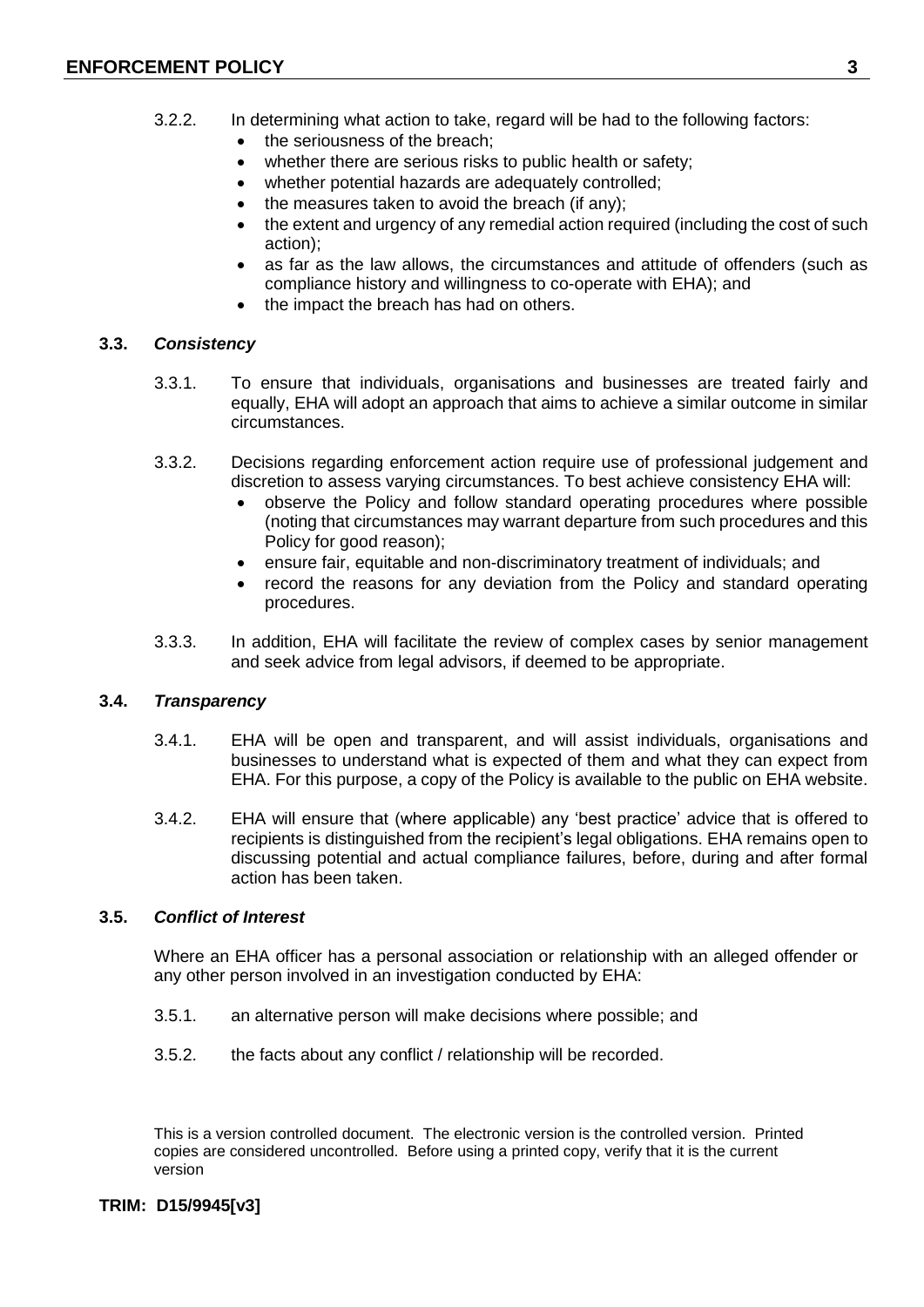# **4. DECISION MAKING**

- 4.1. Enforcement decisions must be fair, consistent, balanced and uphold accepted industry standards.
- 4.2. In making a decision on the most appropriate enforcement strategy, EHA shall consider, amongst other relevant considerations the following:
	- 4.2.1. the seriousness of the harm or potential harm resulting from the breach (including the risk to public health);
	- 4.2.2. the degree of wilfulness of the offender and/or the offender's knowledge of the breach;
	- 4.2.3. that actions taken by the offender to avoid or mitigate the breach or, any failure by the offender to take reasonable action where the breach (or the potential for it to occur) was known to him/her;
	- 4.2.4. the offender's past history including the seriousness and timeframe of previous noncompliance, as well as the responsiveness of the offender in taking corrective action;
	- 4.2.5. the consequences of non-compliance;
	- 4.2.6. the likely effectiveness of the various enforcement options;
	- 4.2.7. general and specific deterrence; and
	- 4.2.8. consistency of approach to similar breaches/offences.
- 4.3. Factors that are irrelevant when making a decision on the most appropriate enforcement strategy (and that will not, therefore, be taken into account) are:
	- 4.3.1. previous enforcement decisions made in dissimilar circumstances;
	- 4.3.2. any element that would lead to the discrimination of or bias against a person such as ethnicity, nationality, political association, religion, gender, sexuality or beliefs; and
	- 4.3.3. possible political advantage or disadvantage to a government or political group or party.
- 4.4. Reasons for enforcement decisions will be recorded and, where appropriate, will be notified to affected persons. However, this information will not be provided if to do so may prejudice enforcement action (including action that may be taken at a future date) or the outcome of any investigation conducted by EHA.

This is a version controlled document. The electronic version is the controlled version. Printed copies are considered uncontrolled. Before using a printed copy, verify that it is the current version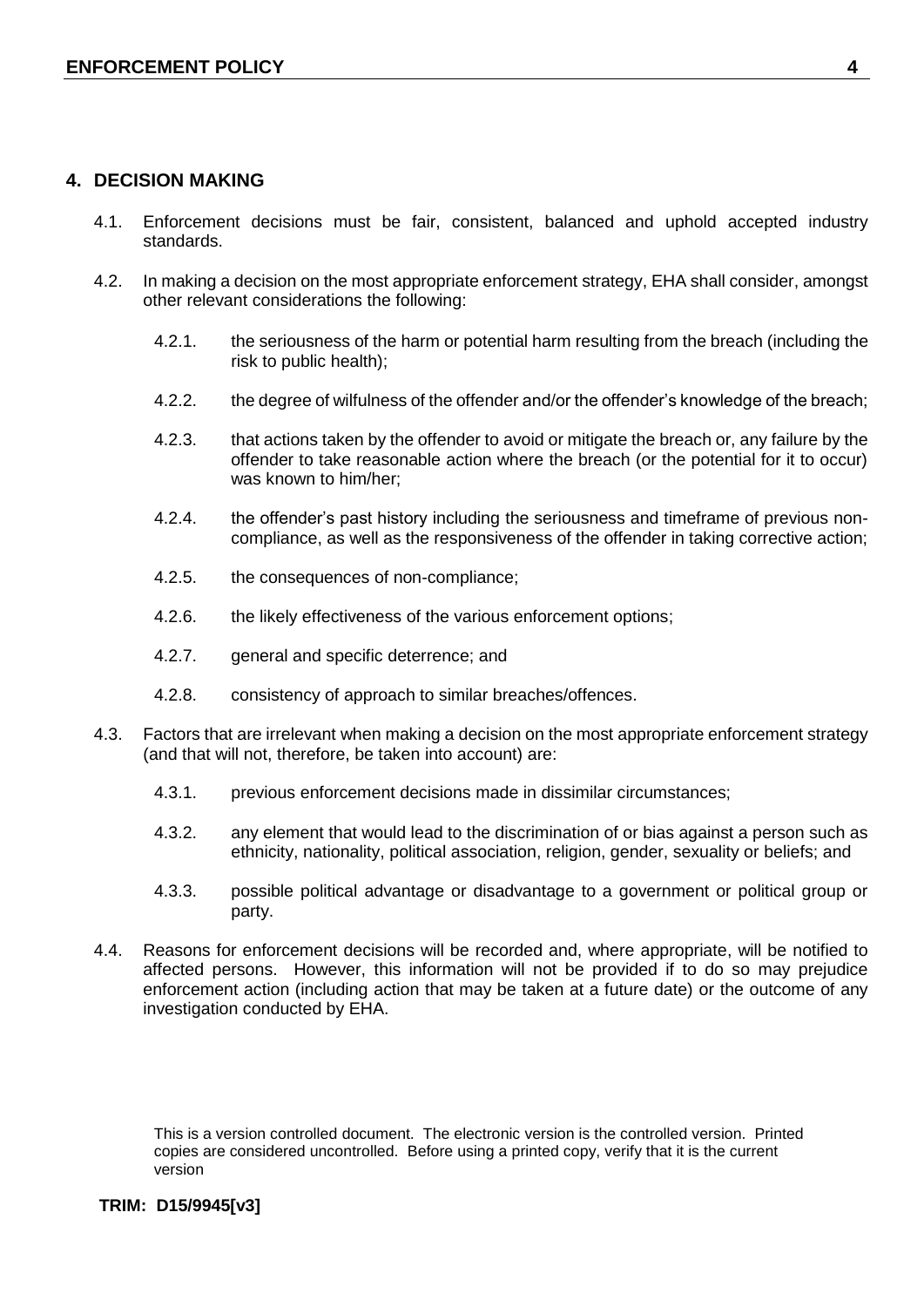# **5. COMPLIANCE AND ENFORCEMENT OPTIONS**

# **5.1.** *General Considerations*

- 5.1.1. There are a range of actions available to EHA to achieve and encourage compliance, including:
	- taking no action;
	- education;
	- informal action such as offering verbal or written advice, issuing verbal or written warnings and requests for action; and increasing inspection frequency for premises; and
	- formal action including issuing a statutory order or notice, taking action in default, revoking or cancelling a licence, issuing an expiation notice and/or commencing a prosecution.
- 5.1.2. Mediation services may also be recommended where EHA determines that the complaint is incapable of resolution through other informal or formal means.
- 5.1.3. EHA has the flexibility to select the appropriate action based on the factors outlined above and may use multiple actions to obtain compliance. In some cases, the actions of an alleged offender in response to enforcement action may lead to further action being taken. For example, a failure to comply with a statutory notice may result in an additional offence and result in EHA issuing an expiation notice or commencing a prosecution.
- 5.1.4. Compliance and enforcement actions will be selected and implemented in a way that best achieves the objectives of and compliance with the respective legislation.

# **5.2.** *No Action*

- 5.2.1. It may be appropriate for EHA to take no action where:
	- after investigation, no breach of a legislative provision was discovered;
	- the alleged offence is outside of EHA's area of authority;
	- a complaint is frivolous, vexatious or trivial in nature; or
	- taking action may prejudice other major investigations.
- 5.2.2. Where a decision is made to take no action, the decision and reasons must be recorded by EHA.

#### **5.3.** *Education*

- 5.3.1. EHA uses education as a tool to increase people's skills and knowledge, thereby enhancing compliance with legislation and other requirements. Education may be provided by various means, including through verbal and written advice on-site during inspections and complaint investigations, publications, media releases, newsletters and EHA's website.
- 5.3.2. EHA observes business trends and implements training opportunities as a tool to encourage improvement in areas of poor performance. For example, EHA food safety training.

This is a version controlled document. The electronic version is the controlled version. Printed copies are considered uncontrolled. Before using a printed copy, verify that it is the current version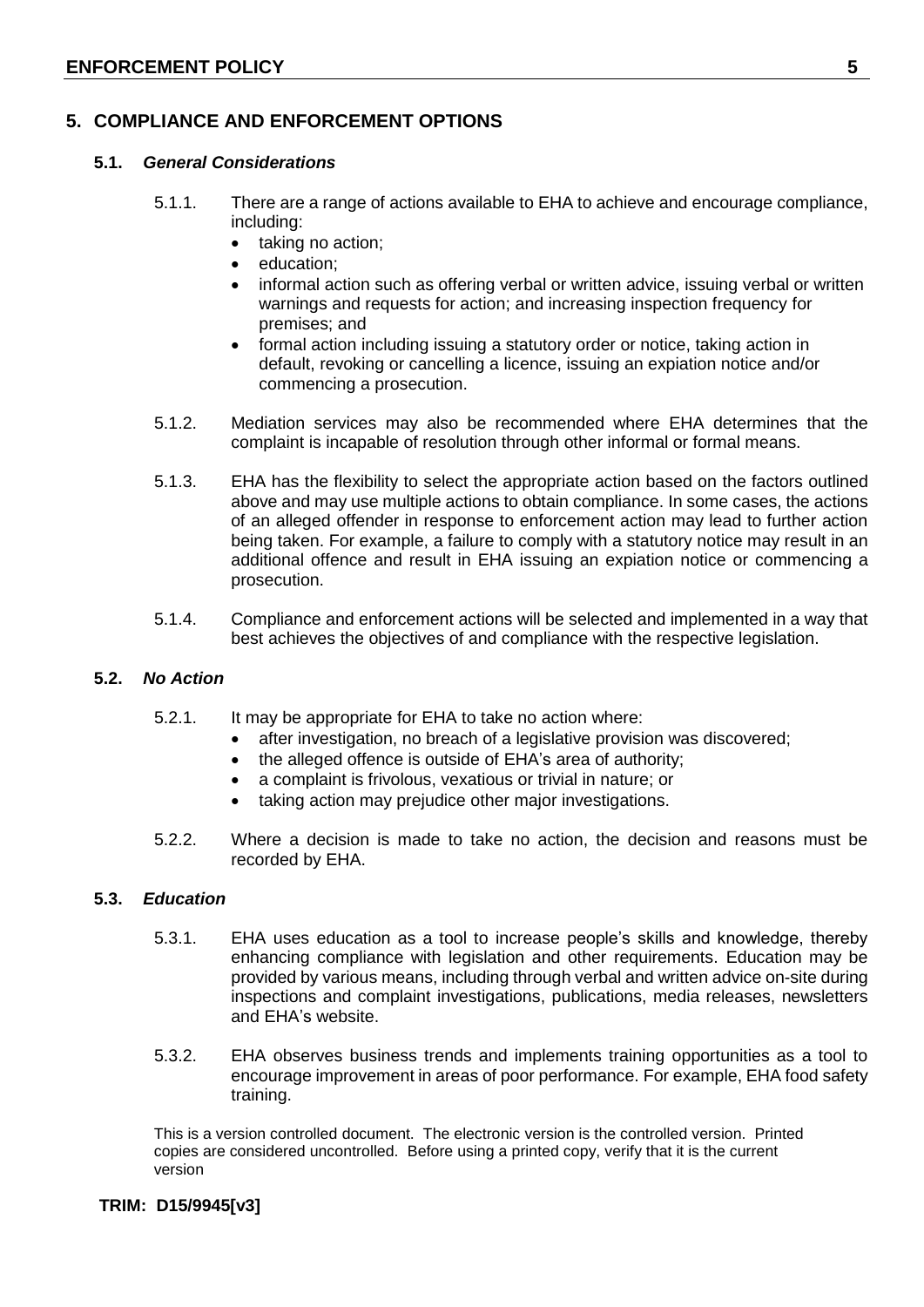# **5.4.** *Informal Action: Provision of Compliance Advice*

- 5.4.1. Verbal advice from EHA will be put clearly and simply and will be confirmed in writing.
- 5.4.2. The provision of advice to achieve compliance may be appropriate in circumstances where it is considered that conduct gives rise to a breach of the law, but the matter does not justify the prioritisation of resources to pursue further action.
- 5.4.3. Compliance advice provided by EHA will:
	- where applicable, outline the nature and cause of the complaint(s) received or the concerns held by EHA;
	- specify the relevant legislative provision(s), including those they may have allegedly been breached;
	- explain the applicable general principles that should guide the recipients future conduct;
	- specify the penalties that may be imposed for breaches of the relevant legislation; and
	- clearly differentiate between legal requirements and recommendations of good practice.
- 5.4.4. Compliance advice is not legal advice. EHA will advise the recipient that if further information or guidance on the matter is required that they should seek independent legal advice.

# **5.5.** *Informal Action: Warnings and requests for action*

- 5.5.1. Verbal warnings should only be used to address minor and first time breaches of legislation and confirmed in writing.
- 5.5.2. Informal warnings or requests for action may be an appropriate enforcement option where:
	- the act or omission is not serious enough to warrant formal action;
	- the offender's past history reasonably suggests that informal action will secure compliance;
	- confidence in the individual, business or organisation is high;
	- the consequences of non-compliance will not pose a significant risk to public safety;
	- informal action is more appropriate or effective than a formal approach. This may be particularly relevant in the case of voluntary organisations using volunteers; and
	- where statutory action is not possible but it would be beneficial in a wider public health context to urge a particular outcome.
- 5.5.3. Written warnings must outline:
	- the nature of the offence alleged to have been committed;
	- the relevant legislative provision(s) allegedly breached;
	- the actions required to ensure compliance with the relevant legislation;

This is a version controlled document. The electronic version is the controlled version. Printed copies are considered uncontrolled. Before using a printed copy, verify that it is the current version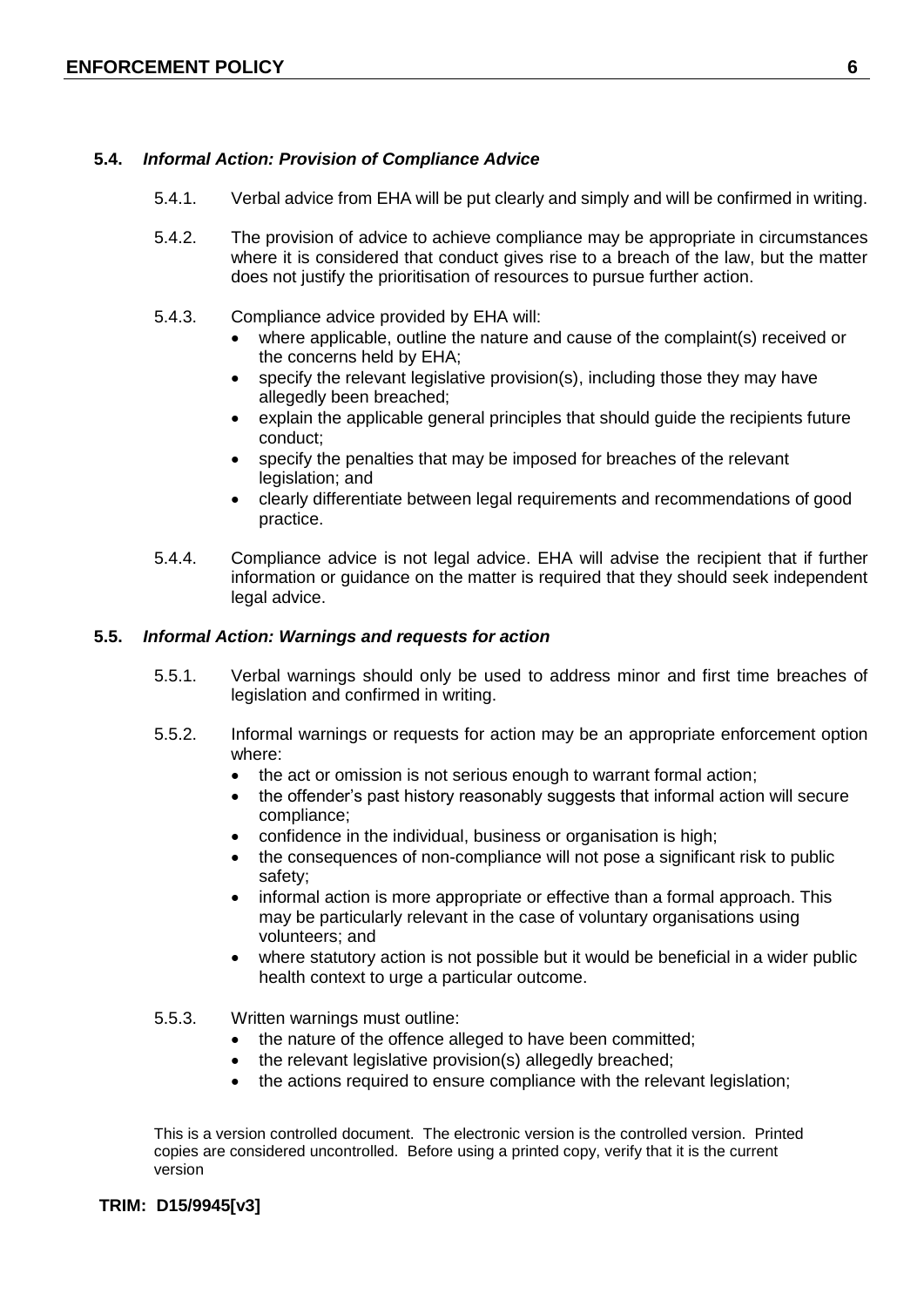- the proposed timeframe for compliance; and
- a clear warning regarding the penalties that may be imposed for further breaches of the relevant legislation and the intention of EHA to enforce the legislation if compliance is not achieved.
- 5.5.4. EHA will follow up after the timeframe for compliance has expired, to ensure that required actions have been undertaken.
- 5.5.5. Failure to comply with a warning or request for action will generally result in the implementation of more serious enforcement action.

#### **5.6.** *Formal Action: Statutory Notices & Orders*

- 5.6.1. In inspecting public health activities, EHA may issue statutory notices or orders. Examples include an improvement notice or prohibition order under the *Food Act 2001* or, a notice to secure compliance with the General Duty under the *South Australian Public Health Act 2011*.
- 5.6.2. EHA will generally pursue this option where informal action has not achieved compliance or the circumstances otherwise justify this approach (taking the considerations outline in this Policy into account).
- 5.6.3. Statutory notices and orders will be issued in accordance with any applicable statutory preconditions. For example, some legislation may specify that a notice of intention to issue an order/notice must first be issued together with an invitation to the recipient to provide submissions in relation to the matter.
- 5.6.4. Ordinarily a statutory notice/order will outline actions that are required to be taken by the recipient. This may include directing that specified work is carried out, that activities are modified, or that the recipient cease and desist from taking certain action. Where a statutory notice/order is issued, the recipient is obligated to comply with its terms and failure to do so may give rise to an offence
- 5.6.5. Officers will use professional judgement and discretion to assess the requirements that should be included in an order/notice and the timeframe within which the requirements are to be complied with.
- 5.6.6. In circumstances where there is an immediate threat to public health or safety, an authorised person may consider taking emergency action (without giving prior notice to the affected persons). An example is an Authorised Officer issuing an Emergency Order or taking emergency action under the *South Australian Public Health Act 2011*. In these circumstances immediate compliance to resolve a situation may be required.
- 5.6.7. Statutory notices and orders will generally outline:
	- the relevant legislative provision(s) that the issuing officer believes is being, or has been breached;
	- a description of the relevant breach and the legislative grounds for issuing the notice/order;
	- the action that is required in order to rectify the non-compliance; and
	- the consequences of failing to comply with the requirements of the notice.

This is a version controlled document. The electronic version is the controlled version. Printed copies are considered uncontrolled. Before using a printed copy, verify that it is the current version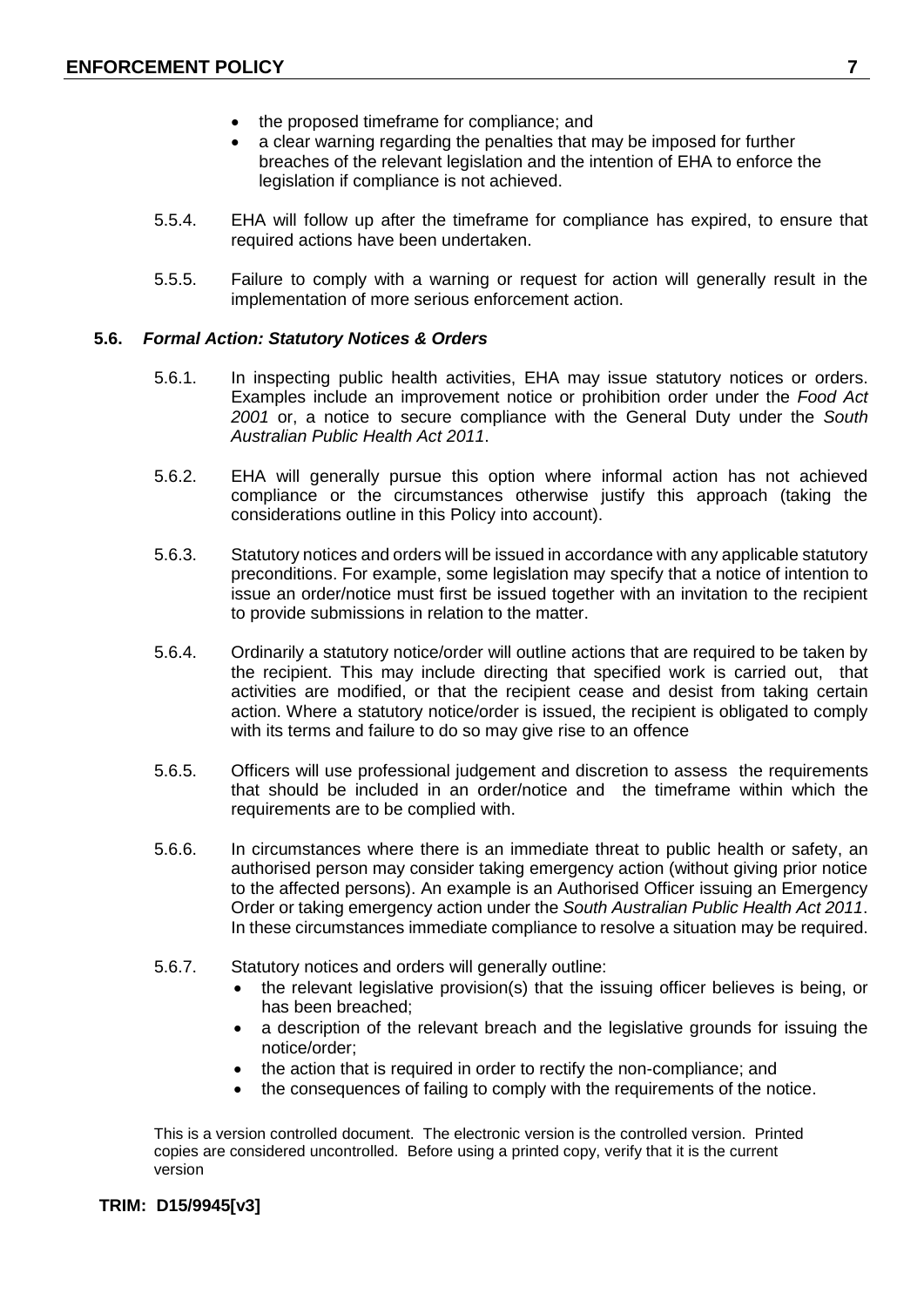Where practicable they will be accompanied by a covering letter that outlines the reasons why the notice/order has been issued.

- 5.6.8. The timeframe allowed for carrying out the requirements of a notice/order will vary depending upon the urgency of the matter and the remedial action that is required. Wherever practicable, an officer will discuss the notice/order with the responsible person.
- 5.6.9. Extending the time for compliance provided in a notice/order may be granted at the discretion of EHA. A request for an extension will be considered where the request is received before the timeframe for action as stipulated in the notice/order has expired.
- 5.6.10. In many instances, the recipient of the notice/order may have a right of appeal. If this is the case, EHA will advise the recipient in writing of the right to appeal and the relevant legal provisions (such information may be included in the notice/order itself).
- 5.6.11. Where an offence has been committed EHA may, where considered appropriate, issue an Expiation Notice or commence a prosecution in addition to serving a statutory notice or order.

#### **5.7.** *Formal Action: Action in default*

- 5.7.1. In many cases, a failure to comply with a statutory notice or order may enliven EHA's power to take action in default. This is where EHA itself arranges for the requirements of the order/notice to be carried out.
- 5.7.2. EHA will consider this option:
	- only where it is provided by legislation; and
	- to secure compliance with the requirements of a statutory notice or order where the necessary works have not been carried out in the time allowed without good reason.
- 5.7.3. A decision as to whether or not to take action in default will be made weighing up the benefits of taking such action and the costs of doing so. Further, before carrying out work itself EHA will consider whether there is a realistic prospect that the person, business or organisation responsible will complete the works within a reasonable time.
- 5.7.4. Where EHA carries out works in default it will seek to recover all costs over a fair period, using all statutory means available.
- 5.7.5. Failure to comply with a notice or order may allow EHA to expiate or prosecute the person who failed to comply in addition to taking action in default. EHA will only pursue such action where the conduct of the recipient justifies this approach. In coming to a decision, EHA will consider whether the persons responsible have been cooperative or have otherwise obstructed EHA officers and/or deliberately provided false information and, the degree of harm or risk of harm caused by delaying the required action.

This is a version controlled document. The electronic version is the controlled version. Printed copies are considered uncontrolled. Before using a printed copy, verify that it is the current version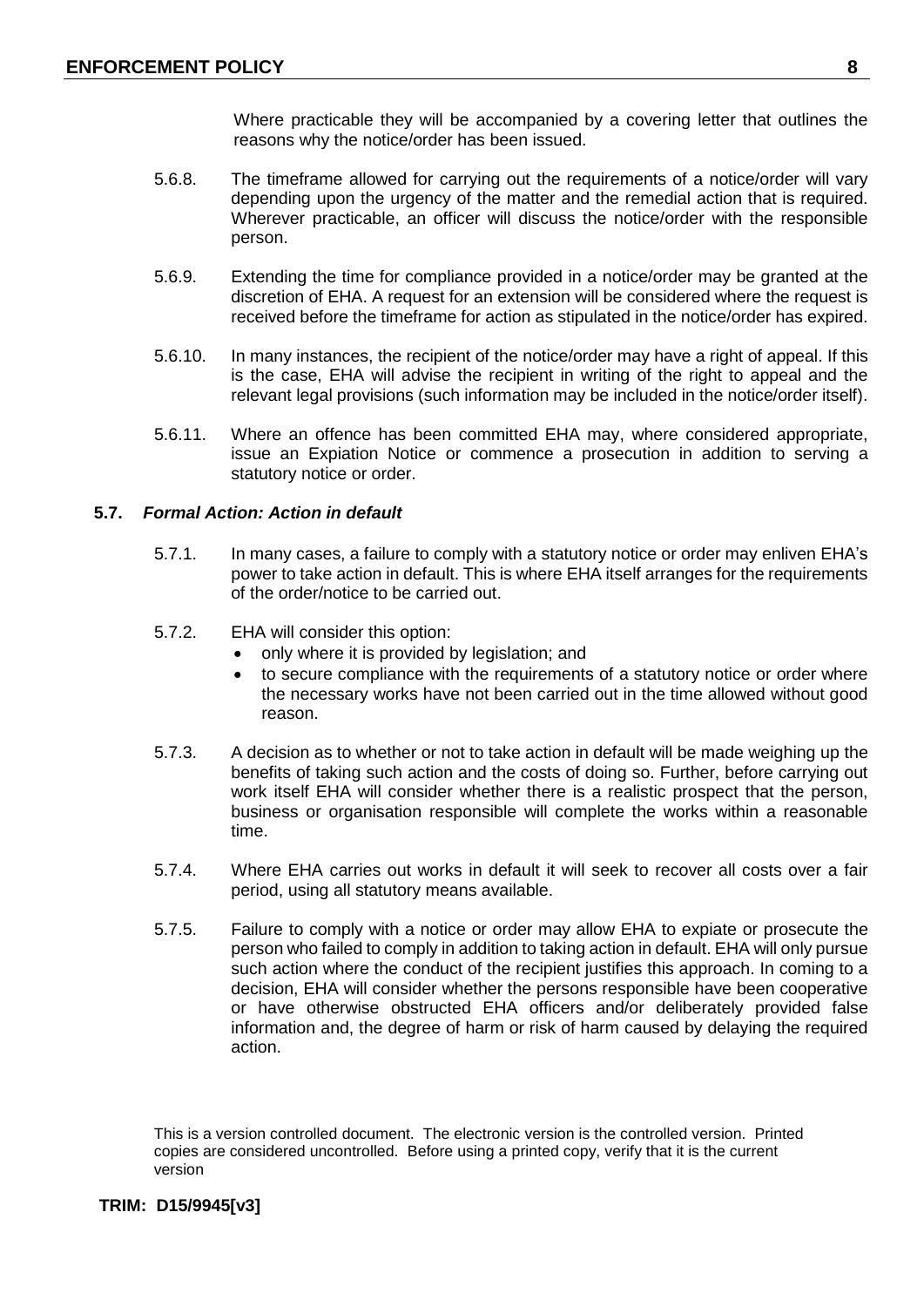5.7.6. The decision to carry out action in default will be made by the Chief Executive Officer or Team Leader Environmental Health in consultation with a representative of the relevant Constituent Council.

### **5.8.** *Formal Action: Cancellation of a Licence*

- 5.8.1. This option may be considered where EHA is the authority responsible for issuing a licence or permit to authorise a person to conduct an activity. An example is licences issued under the *Supported Residential Facilities Act 1992*.
- 5.8.2. A decision to revoke or cancel a licence or permit will generally be made as a last resort where alternative enforcement strategies have not achieved compliance or where EHA is satisfied that the legislative grounds to cancel/revoke the licence/permit (if any) are made out.
- 5.8.3. Before a decision is made to cancel/revoke a licence/permit, EHA will first provide the licence/permit holder with notice of its intention to do so and will invite and consider submissions from him/her regarding the proposal.

# **5.9.** *Formal Action: Expiation Notices*

- 5.9.1. An expiation notice may be appropriate where:
	- the offence(s) committed are considered to be significant;
	- a person has failed to correct an identified problem after having been given reasonable opportunity to do so by EHA;
	- a person has failed to comply with the requirements of a statutory notice or order without a reasonable excuse;
	- confidence in the individual, business or organisation is low; and/or
	- a warning has been given for a similar offence.
- 5.9.2. The recipient of an expiation notice is entitled to elect to be prosecuted for the alleged offence that is subject of the notice. Accordingly, before issuing an expiation notice, EHA will ensure that there is substantial, reliable and admissible evidence to establish the alleged offence.
- 5.9.3. Expiation notices will generally not be issued 'on the spot' and may be served some time after an alleged offence (note that an expiation notice must be issued within 6 months of the offence date pursuant to the *Expiation of Offences Act 1996*). Authorised Officers are required to complete an Expiation Matrix (checklist) to allow relevant evidence and information to be considered consistently, fairly and objectively. The Expiation Matrix is submitted to the Chief Executive Officer and/or Team Leader of Environmental Health to assist with ensuring an informed decision is made in relation to the issue of an Expiation notice.

#### **5.10.** *Formal Action: Prosecution*

5.10.1. A Prosecution will generally be pursued for more serious legislative breaches or where a graduated response has not been sufficient to address non-compliance. A prosecution will only proceed where there is a reasonable likelihood of securing a

This is a version controlled document. The electronic version is the controlled version. Printed copies are considered uncontrolled. Before using a printed copy, verify that it is the current version